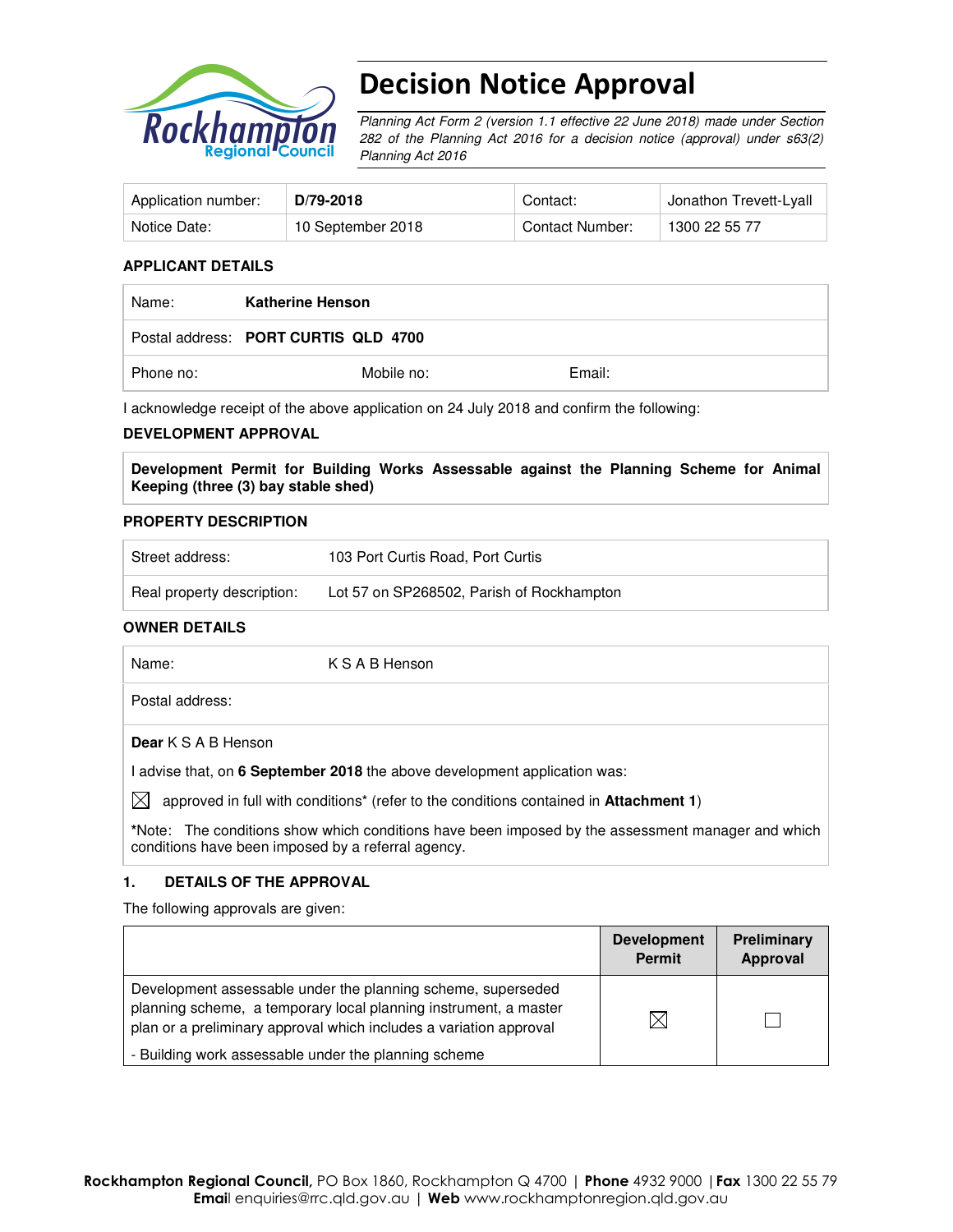# **2. CONDITIONS**

This approval is subject to the conditions in Attachment 1.

#### **3. FURTHER DEVELOPMENT PERMITS REQUIRED**

Please be advised that the following development permits are required to be obtained before the development can be carried out:

| Type of development permit required | Subject of the required development permit |
|-------------------------------------|--------------------------------------------|
| Building Works                      |                                            |

# **4. REFERRAL AGENCIES NIL**

### **5. THE APPROVED PLANS**

**The approved development must be completed and maintained generally in accordance with the approved drawings and documents:** 

| <b>Plan/Document Name</b>   | <b>Plan/Document Reference</b> | Dated         |
|-----------------------------|--------------------------------|---------------|
| <b>Plans and Elevations</b> | 18.22, Sheet 2 of 4            | 16 April 2018 |
| Section x-x                 | 18.22, Sheet 3 of 4            | 16 April 2018 |
| Site Plan                   | 18.22, Sheet 4 of 4            | 16 April 2018 |

### **6. CURRENCY PERIOD FOR THE APPROVAL (s.85 of the Planning Act)**

The standard currency periods stated in section 85 of Planning Act 2016 apply to each aspect of development in this approval, if not stated in the conditions of approval attached.

# **7. STATEMENT OF REASONS**

| Description of the<br>development      |                                                                                               | The proposed development is for Building Works Assessable against the<br>Planning Scheme for Animal Keeping (three (3) bay stable shed)                                                                                                                                                                                                                   |  |  |
|----------------------------------------|-----------------------------------------------------------------------------------------------|-----------------------------------------------------------------------------------------------------------------------------------------------------------------------------------------------------------------------------------------------------------------------------------------------------------------------------------------------------------|--|--|
| <b>Reasons for Decision</b>            | a)                                                                                            | The neighbouring properties are high set dwellings and any potential<br>afflux created by the stables in conjunction with the low flood velocity<br>levels will not increase the potential for flood damage, either on-site or<br>to any other property or infrastructure;                                                                                |  |  |
|                                        | b)                                                                                            | The proposed works do not compromise the strategic framework in the<br>Rockhampton Region Planning Scheme 2015;                                                                                                                                                                                                                                           |  |  |
|                                        | C)                                                                                            | Assessment of the development against the relevant zone purpose,<br>planning scheme codes and planning scheme policies demonstrates<br>that the proposed development will not cause significant adverse<br>impacts on the surrounding natural environment, built environment and<br>infrastructure, community facilities, or local character and amenity; |  |  |
|                                        | The proposed development does not compromise the relevant State<br>d)<br>Planning Policy; and |                                                                                                                                                                                                                                                                                                                                                           |  |  |
|                                        | e)                                                                                            | On balance, the application should be approved because the<br>circumstances favour Council exercising its discretion to approve the<br>application even though the development does not comply with an<br>aspect of the assessment benchmarks.                                                                                                            |  |  |
| <b>Assessment</b><br><b>Benchmarks</b> |                                                                                               | The proposed development was assessed against the following assessment<br>benchmarks:                                                                                                                                                                                                                                                                     |  |  |
|                                        |                                                                                               | Flood Hazard Overlay Code.                                                                                                                                                                                                                                                                                                                                |  |  |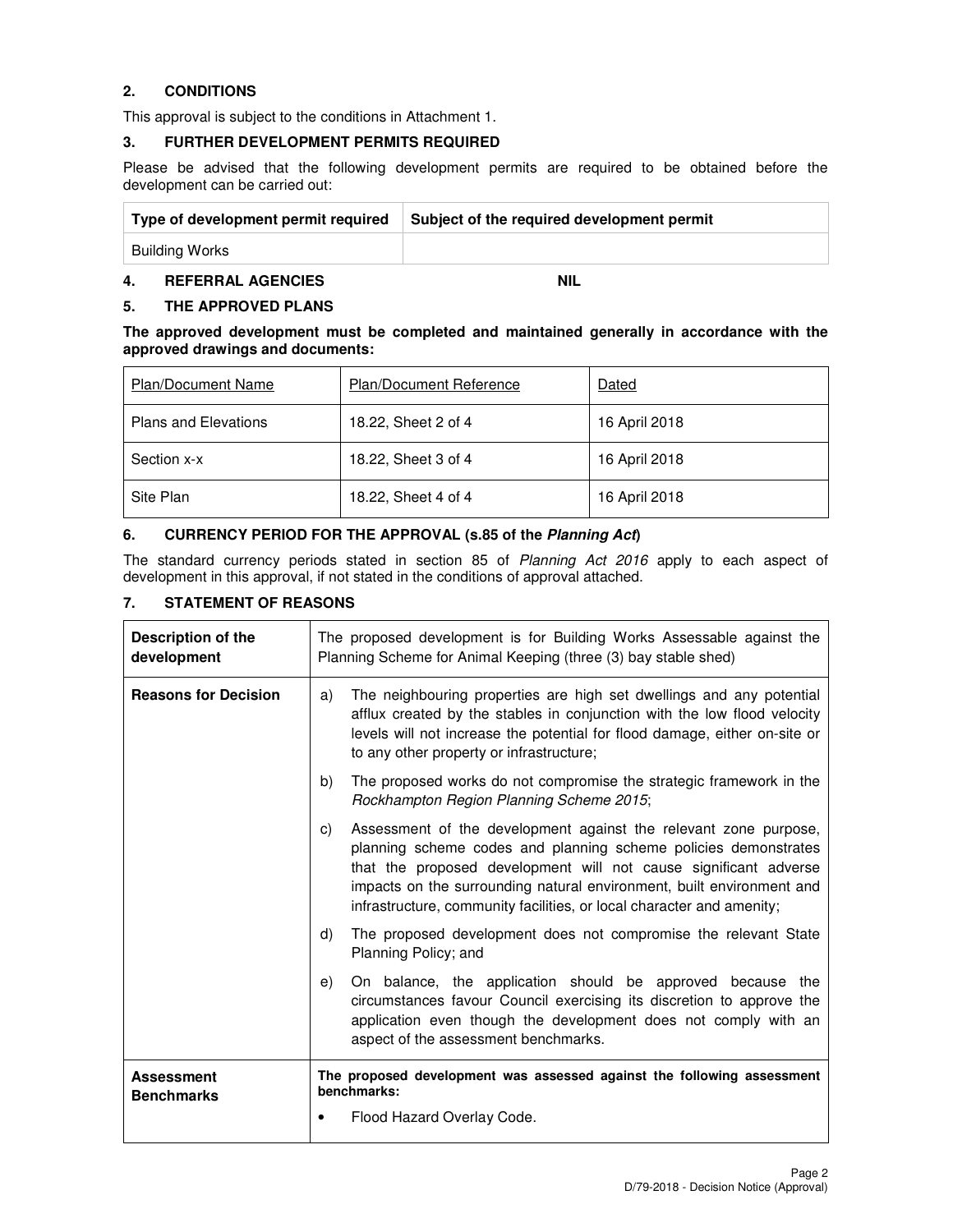| <b>Compliance with</b><br>assessment<br><b>benchmarks</b> | The development was assessed against all of the assessment benchmarks<br>listed above and complies with all of these with the exception listed below. |                                                                                                                                                                                                                                                                                                                                               |  |  |
|-----------------------------------------------------------|-------------------------------------------------------------------------------------------------------------------------------------------------------|-----------------------------------------------------------------------------------------------------------------------------------------------------------------------------------------------------------------------------------------------------------------------------------------------------------------------------------------------|--|--|
|                                                           | <b>Assessment</b><br><b>Benchmark</b>                                                                                                                 | Reasons for the approval despite non-<br>compliance with benchmark                                                                                                                                                                                                                                                                            |  |  |
|                                                           | Flood Hazard Overlay<br>Code.                                                                                                                         | The low flood velocity levels are unlikely to cause<br>damage to the proposed stables. Furthermore, the<br>stables have been designed so that they will not<br>increase the potential for flood damage, either on-<br>site or to any other property or infrastructure<br>through the creation of any potential afflux in the<br>flood levels. |  |  |
| Matters prescribed by<br>regulation                       | The State Planning Policy – Part E;<br>٠                                                                                                              |                                                                                                                                                                                                                                                                                                                                               |  |  |
|                                                           | The Central Queensland Regional Plan;                                                                                                                 |                                                                                                                                                                                                                                                                                                                                               |  |  |
|                                                           | The Rockhampton Region Planning Scheme 2015.                                                                                                          |                                                                                                                                                                                                                                                                                                                                               |  |  |
|                                                           | The common material, being the material submitted with the application.                                                                               |                                                                                                                                                                                                                                                                                                                                               |  |  |

## **8. APPEAL RIGHTS**

The rights of an applicant to appeal to a tribunal or the Planning and Environment Court against a decision about a development application are set out in chapter 6, part 1 of the Planning Act 2016. There may also be a right to make an application for a declaration by a tribunal (see chapter 6, part 2 of the Planning Act 2016).

#### Appeal by an applicant

An applicant for a development application may appeal to the Planning and Environment Court against the following:

- the refusal of all or part of the development application
- a provision of the development approval
- the decision to give a preliminary approval when a development permit was applied for
- a deemed refusal of the development application.

An applicant may also have a right to appeal to the Development tribunal. For more information, see schedule 1 of the Planning Act 2016.

The timeframes for starting an appeal in the Planning and Environment Court are set out in section 229 of the Planning Act 2016.

**Attachment 2** is an extract from the Planning Act 2016 that sets out the applicant's appeal rights and the appeal rights of a submitter.

#### **9. WHEN THE DEVELOPMENT APPROVAL TAKES EFFECT**

This development approval takes effect:

From the time the decision notice is given – if there is no submitter and the applicant does not appeal the decision to the court.

Or

When the submitter's appeal period ends  $-$  if there is a submitter and the applicant does not appeal the decision to the court.

Or

Subject to the decision of the court, when the appeal is finally decided  $-$  if an appeal is made to the court.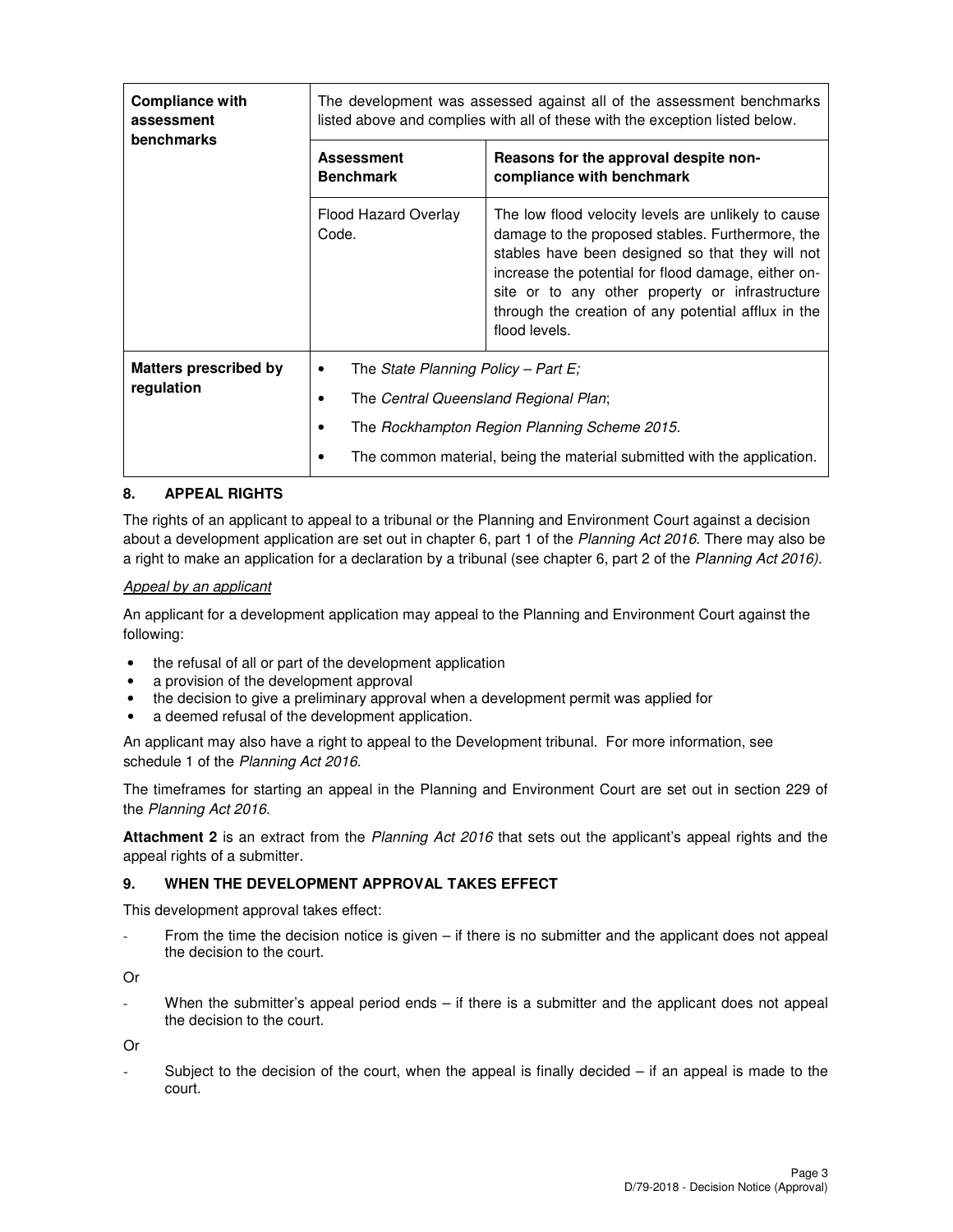# **10. ASSESSMENT MANAGER**

| Name: | Tarnya Fitzgibbon<br><b>COORDINATOR</b> | Signature: | Date: | 10 September 2018 |
|-------|-----------------------------------------|------------|-------|-------------------|
|       | <b>DEVELOPMENT ASSESSMENT</b>           |            |       |                   |

## **Attachment 1 – Conditions of the approval**

Part 1 - Conditions imposed by the assessment manager [Note: where a condition is imposed about infrastructure under Chapter 4 of the Planning Act 2016, the relevant provision of the Act under which this condition was imposed must be specified.]

#### **Attachment 2—Extract on appeal rights**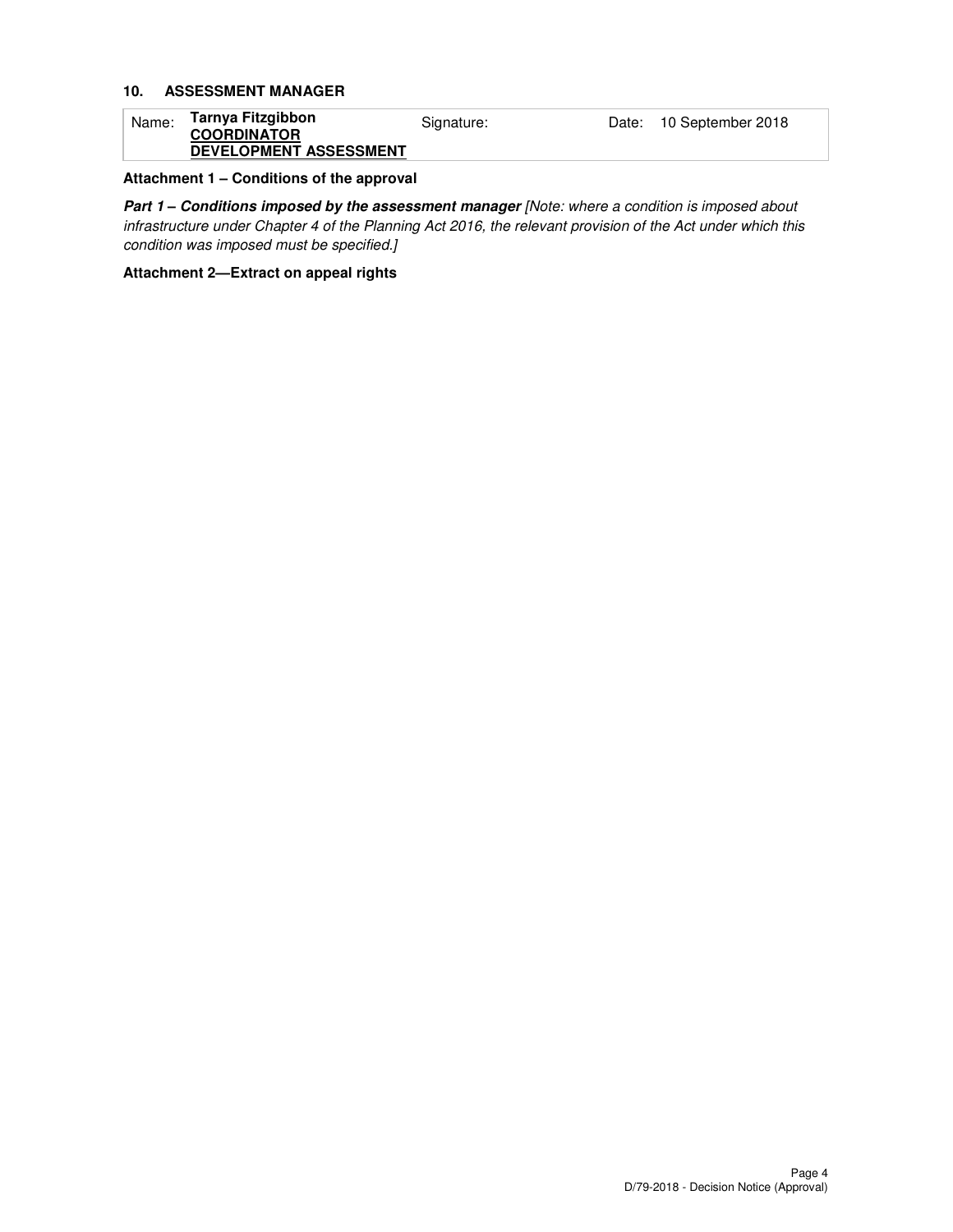

# **Attachment 1 – Part 1 Rockhampton Regional Council Conditions**

Planning Act 2016

# 1.0 ADMINISTRATION

- 1.1 The Developer and his employee, agent, contractor or invitee is responsible for ensuring compliance with the conditions of this development approval.
- 1.2 Where these Conditions refer to "Council" in relation to requiring Council to approve or to be satisfied as to any matter, or conferring on the Council a function, power or discretion, that role may be fulfilled in whole or in part by a delegate appointed for that purpose by the Council.
- 1.3 All conditions, works, or requirements of this development approval must be undertaken and completed:
	- 1.3.1 to Council's satisfaction; and
	- 1.3.2 at no cost to Council;

unless otherwise stated.

- 1.4 All works must be designed, constructed and maintained in accordance with the relevant Council policies, guidelines and standards, unless otherwise stated.
- 1.5 The following further Development Permits must be obtained prior to the commencement of any works associated with their purposes:

1.5.1 Building Works.

1.6 All engineering drawings/specifications, design and construction works must be in accordance with the requirements of the relevant Australian Standards and must be approved, supervised and certified by a Registered Professional Engineer of Queensland.

# 2.0 APPROVED PLANS AND DOCUMENTS

2.1 The approved development must be completed and maintained generally in accordance with the approved plans and documents, except where amended by any condition of this development approval:

| <b>Plan/Document Name</b>   | Plan/Document Reference | Dated         |
|-----------------------------|-------------------------|---------------|
| <b>Plans and Elevations</b> | 18.22, Sheet 2 of 4     | 16 April 2018 |
| Section x-x                 | 18.22, Sheet 3 of 4     | 16 April 2018 |
| Site Plan                   | 18.22, Sheet 4 of 4     | 16 April 2018 |

2.2 Where there is any conflict between the conditions of this development approval and the details shown on the approved plans and documents, the conditions of this development approval must prevail.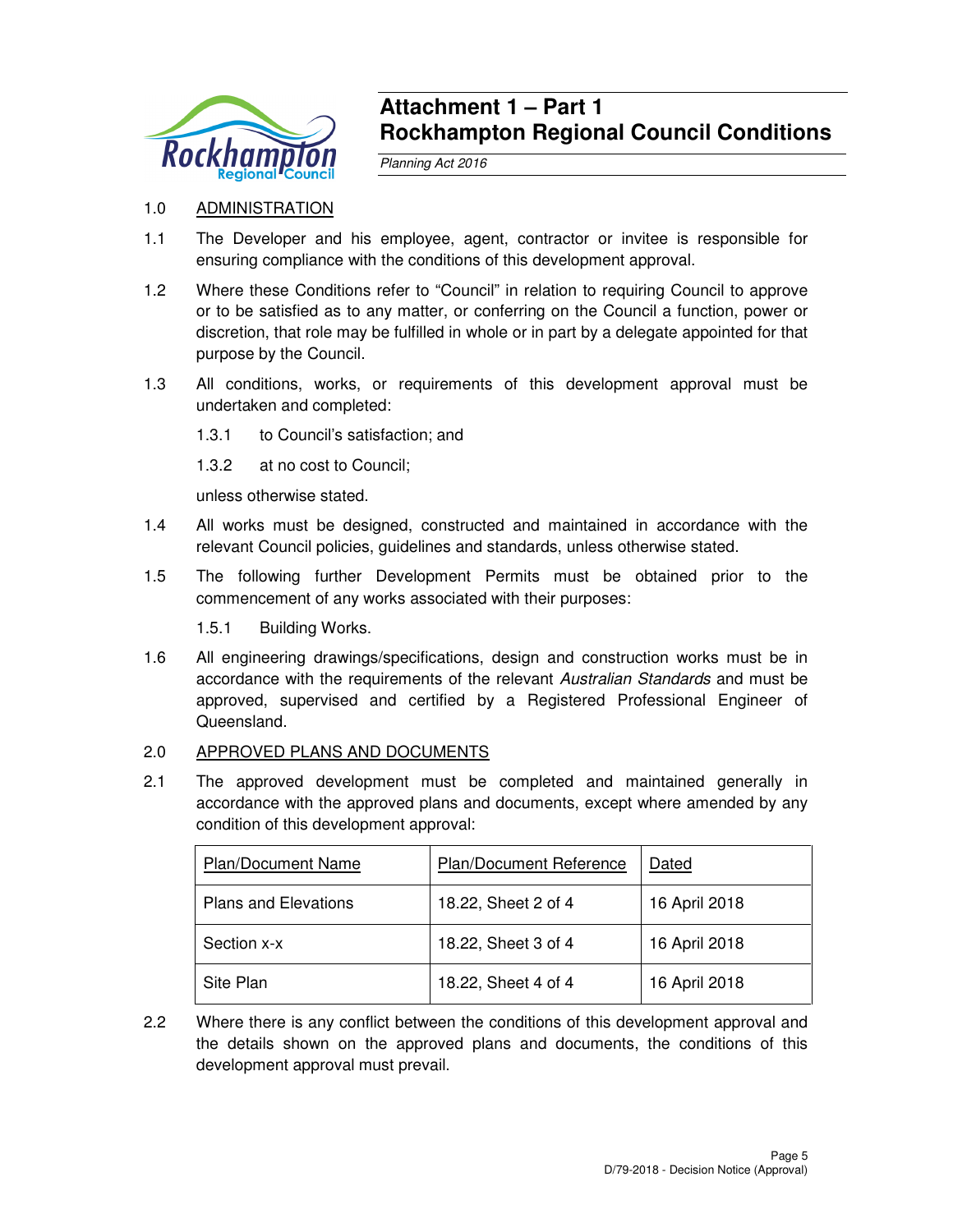# 3.0 BUILDING WORKS

- 3.1 A separate Development Permit for Building Works must be obtained for the development.
- 3.2 All electrical and telecommunication services and utilities connected to the property, including electrical outlets, must be designed and installed at such a height that they are a minimum of 500 millimetres above a one per cent (1%) Annual exceedance probability flood level.

# 4.0 ASSET MANAGEMENT

- 4.1 Any alteration necessary to electricity, telephone, water mains, sewerage mains, and/or public utility installations resulting from the development or in connection with the development, must be undertaken and completed at no cost to Council.
- 4.2 Any damage to existing stormwater, water supply and sewerage infrastructure, kerb and channel, pathway or roadway (including removal of concrete slurry from public land and Council infrastructure), that occurs while any works are being carried out in association with this development approval must be repaired at full cost to the developer. This includes the reinstatement of any existing traffic signs or pavement markings that may have been removed or damaged.

# ADVISORY NOTES

# NOTE 1. Aboriginal Cultural Heritage

It is advised that under section 23 of the Aboriginal Cultural Heritage Act 2003, a person who carries out an activity must take all reasonable and practicable measures to ensure the activity does not harm Aboriginal cultural heritage (the "cultural heritage duty of care"). Maximum penalties for breaching the duty of care are listed in the Aboriginal cultural heritage legislation. The information on Aboriginal cultural heritage is available on the Department of Aboriginal and Torres Strait Islander Partnerships website www.datsip.qld.gov.au.

# NOTE 2. General Environmental Duty

General environmental duty under the Environmental Protection Act 1994 prohibits unlawful environmental nuisance caused by noise, aerosols, particles, dust, ash, fumes, light, odour or smoke beyond the boundaries of the development site during all stages of the development including earthworks, construction and operation.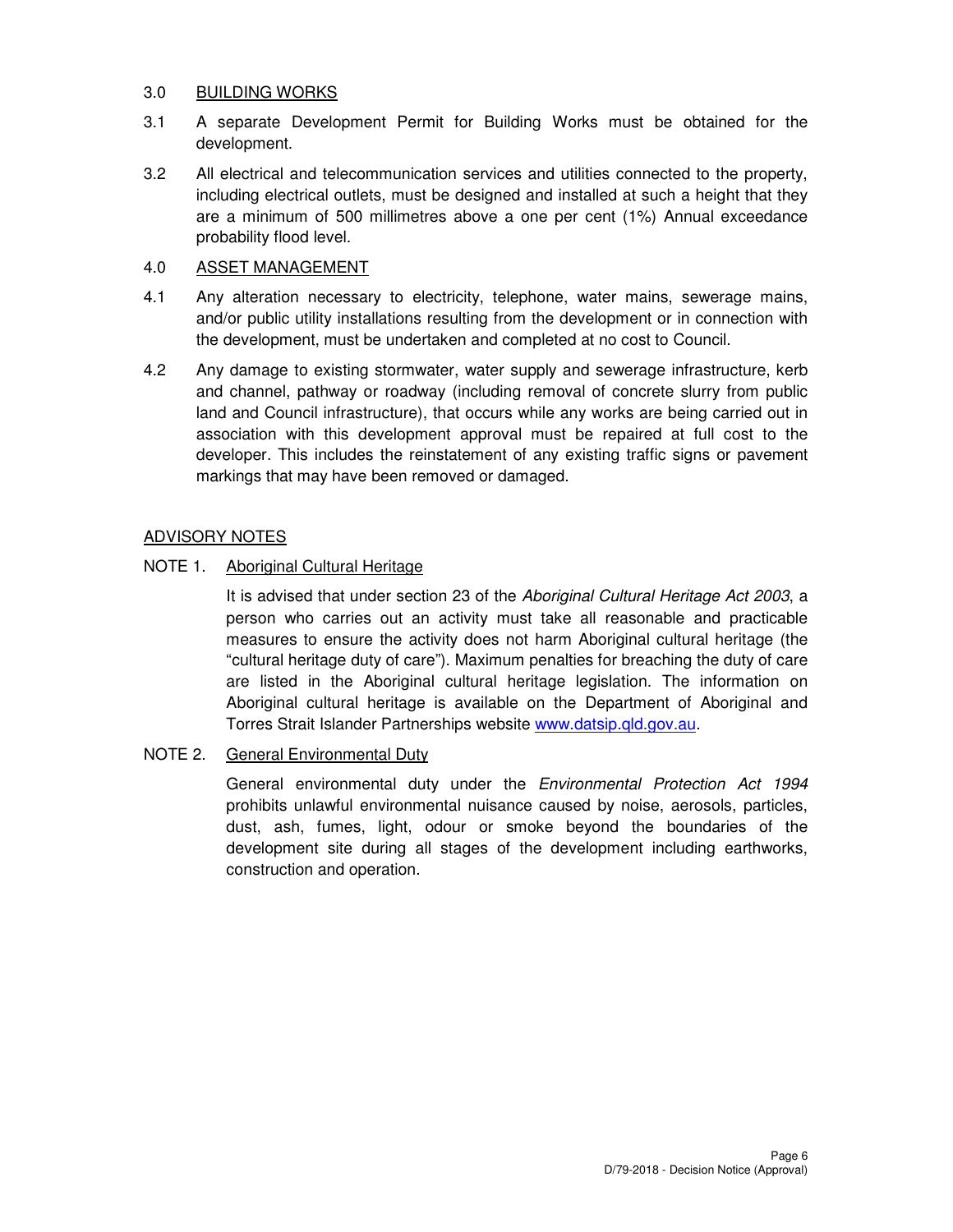

# **Attachment 2 - Appeal Rights**

PLANNING ACT 2016

The following is an extract from the Planning Act 2016 (Chapter 6)

#### **Appeal rights**

#### **229 Appeals to tribunal or P&E Court**

- (1) Schedule 1 states—
	- (a) matters that may be appealed to— (i) either a tribunal or the P&E Court; or (ii) only a tribunal; or (iii) only the P&E Court; and
	- (b) the person—
		- (i) who may appeal a matter (the **appellant**); and
		- (ii) who is a respondent in an appeal of the matter; and (iii) who is a co-respondent in an appeal of the matter;
		- and (iv) who may elect to be a co-respondent in an appeal of
- the matter. (2) An appellant may start an appeal within the appeal period.
- (3) The **appeal period** is—
	- (a) for an appeal by a building advisory agency—10 business days after a decision notice for the decision is given to the agency or
	- (b) for an appeal against a deemed refusal—at any time after the deemed refusal happens; or
	- (c) for an appeal against a decision of the Minister, under chapter 7, part 4, to register premises or to renew the registration of premises—20 business days after a notice is published under section 269(3)(a) or (4); or
	- (d) for an appeal against an infrastructure charges notice— 20 business days after the infrastructure charges notice is given to the person; or
	- (e) for an appeal about a deemed approval of a development application for which a decision notice has not been given—30 business days after the applicant gives the deemed approval notice to the assessment manager; or
	- (f) for any other appeal—20 business days after a notice of the decision for the matter, including an enforcement notice, is given to the person.
	- Note—

See the P&E Court Act for the court's power to extend the appeal period.

- (4) Each respondent and co-respondent for an appeal may be heard in the appeal.
- (5) If an appeal is only about a referral agency's response, the assessment manager may apply to the tribunal or P&E Court to withdraw from the appeal.
- (6) To remove any doubt, it is declared that an appeal against an infrastructure charges notice must not be about—
	- (a) the adopted charge itself; or
	- (b) for a decision about an offset or refund—
		- (i) the establishment cost of trunk infrastructure identified in a LGIP; or

(ii) the cost of infrastructure decided using the method

- included in the local government's charges resolution. **230 Notice of appeal**
- (1) An appellant starts an appeal by lodging, with the registrar of the tribunal or P&E Court, a notice of appeal that—
	- (a) is in the approved form; and
	- (b) succinctly states the grounds of the appeal.
- (2) The notice of appeal must be accompanied by the required fee.
- (3) The appellant or, for an appeal to a tribunal, the registrar must, within the service period, give a copy of the notice of appeal to—
- (a) the respondent for the appeal; and
- (b) each co-respondent for the appeal; and
- (c) for an appeal about a development application under schedule 1, table 1, item 1—each principal submitter for the development application; and
- (d) for an appeal about a change application under schedule 1, table 1, item 2—each principal submitter for the change application; and
- (e) each person who may elect to become a co-respondent for the appeal, other than an eligible submitter who is not a principal submitter in an appeal under paragraph  $(c)$  or  $(d)$ ; and
- (f) for an appeal to the P&E Court—the chief executive; and
- (g) for an appeal to a tribunal under another Act—any other person who the registrar considers appropriate.
- (4) The **service period** is—
	- (a) if a submitter or advice agency started the appeal in the P&E Court—2 business days after the appeal is started; or
	- (b) otherwise—10 business days after the appeal is started.
- (5) A notice of appeal given to a person who may elect to be a co-respondent must state the effect of subsection
- (6) A person elects to be a co-respondent by filing a notice of election, in the approved form, within 10 business days after the notice of appeal is given to the person*.*
- **231 Other appeals**
- (1) Subject to this chapter, schedule 1 and the P&E Court Act, unless the Supreme Court decides a decision or other matter under this Act is affected by jurisdictional error, the decision or matter is non-appealable.
- (2) The Judicial Review Act 1991, part 5 applies to the decision or matter to the extent it is affected by jurisdictional error.
- (3) A person who, but for subsection (1) could have made an application under the Judicial Review Act 1991 in relation to the decision or matter, may apply under part 4 of that Act for a statement of reasons in relation to the decision or matter.
- (4) In this section— **decision** includes—
	- (a) conduct engaged in for the purpose of making a decision; and
	- (b) other conduct that relates to the making of a decision; and
	- (c) the making of a decision or the failure to make a decision; and
	- (d) a purported decision; and
	- (e) a deemed refusal.

**non-appealable**, for a decision or matter, means the decision or matter—

- (a) is final and conclusive; and
- (b) may not be challenged, appealed against, reviewed, quashed, set aside or called into question in any other way under the Judicial Review Act 1991 or otherwise, whether by the Supreme Court, another court, a tribunal or another entity; and
- (c) is not subject to any declaratory, injunctive or other order of the Supreme Court, another court, a tribunal or another entity on any ground.

#### **232 Rules of the P&E Court**

- (1) A person who is appealing to the P&E Court must comply with the rules of the court that apply to the appeal.
- (2) However, the P&E Court may hear and decide an appeal even if the person has not complied with rules of the P&E Court.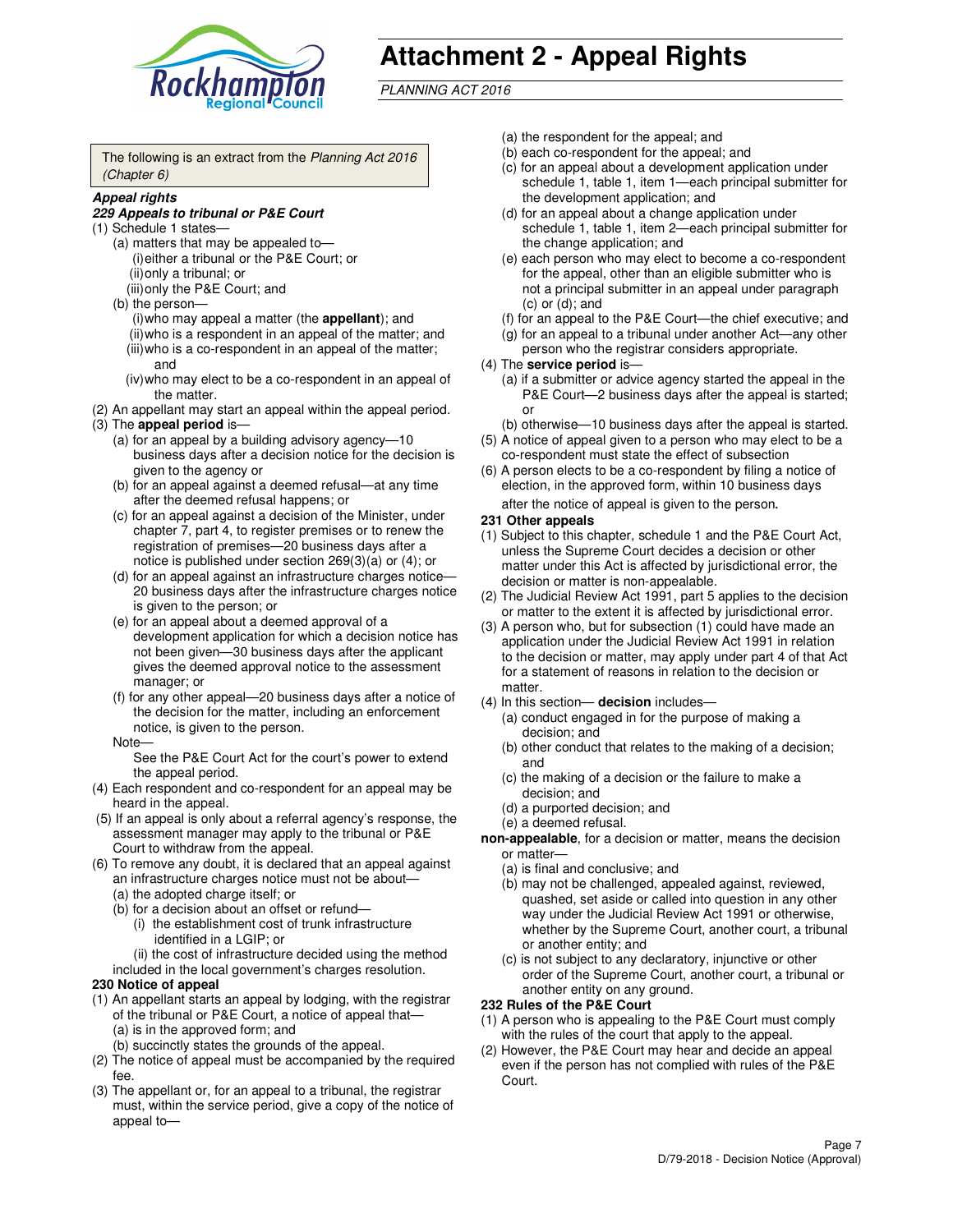

# **Appeal Rights**

PLANNING ACT 2016

# **Schedule 1**

# **Appeals section 229**

- **1 Appeal rights and parties to appeals**
- (1) Table 1 states the matters that may be appealed to—(a) the P&E court; or (b) a tribunal.
- (2) However, table 1 applies to a tribunal only if the matter involves—
	- (a) the refusal, or deemed refusal of a development application, for—
	- (i) a material change of use for a classified building; or
	- (ii) operational work associated with building work, a retaining wall, or a tennis court; or
	- (b) a provision of a development approval for—
	- (i) a material change of use for a classified building; or
- (ii) operational work associated with building work, a retaining wall, or a tennis court; or
	- (c) if a development permit was applied for—the decision to give a preliminary approval for—
		- (i) a material change of use for a classified building; or
		- (ii) operational work associated with building work, a retaining wall, or a tennis court; or
	- (d) a development condition if—
		- (i) the development approval is only for a material change of use that involves the use of a building classified under the Building Code as a class 2 building; and
		- (ii) the building is, or is proposed to be, not more than 3 storeys; and
		- (iii) the proposed development is for not more than 60 sole-occupancy units; or
	- (e) a decision for, or a deemed refusal of, an extension application for a development approval that is only for a material change of use of a classified building; or
	- (f) a decision for, or a deemed refusal of, a change application for a development approval that is only for a material change of use of a classified building; or
	- (g) a matter under this Act, to the extent the matter relates to—
		- (i) the Building Act, other than a matter under that Act that may or must be decided by the Queensland Building and Construction Commission; or
		- (ii) the Plumbing and Drainage Act, part 4 or 5; or
	- (h) a decision to give an enforcement notice in relation to a matter under paragraphs (a) to (g); or
	- (i) a decision to give an infrastructure charges notice; or
	- (j) the refusal, or deemed refusal, of a conversion application; or
	- (k) a matter that, under another Act, may be appealed to the tribunal; or
	- (l) a matter prescribed by regulation.
- (3) Also, table 1 does not apply to a tribunal if the matter
	- involves—
	- (a) for a matter in subsection  $(2)(a)$  to  $(d)$ 
		- (i) a development approval for which the development application required impact assessment; and
		- (ii) a development approval in relation to which the assessment manager received a properly made submission for the development application; or
	- (b) a provision of a development approval about the identification or inclusion, under a variation approval, of a matter for the development.
- (4) Table 2 states the matters that may be appealed only to the P&E Court.
- (5) Table 3 states the matters that may be appealed only to the tribunal.
- (6) In each table—
	- (a) column 1 states the appellant in the appeal; and
	- (b) column 2 states the respondent in the appeal; and
	- (c) column 3 states the co-respondent (if any) in the appeal; and
	- (d) column 4 states the co-respondents by election (if any) in the appeal.
- (7) If the chief executive receives a notice of appeal under section 230(3)(f), the chief executive may elect to be a corespondent in the appeal.

| Table 1<br>Appeals to the P&E Court and, for certain matters, to a tribunal                                      |                                                                                                                                |                                                                                          |                                                       |  |
|------------------------------------------------------------------------------------------------------------------|--------------------------------------------------------------------------------------------------------------------------------|------------------------------------------------------------------------------------------|-------------------------------------------------------|--|
| 1. Development applications<br>An appeal may be made against-<br>(c) a provision of the development approval; or | (a) the refusal of all or part of the development application; or<br>(b) the deemed refusal of the development application; or | (d) if a development permit was applied for-the decision to give a preliminary approval. |                                                       |  |
| Column 1                                                                                                         | Column 2                                                                                                                       | Column 3                                                                                 | Column 4                                              |  |
| Appellant                                                                                                        | Respondent                                                                                                                     | Co-respondent                                                                            | Co-respondent by election                             |  |
| $(i$ f any $)$<br>$(i$ f any)                                                                                    |                                                                                                                                |                                                                                          |                                                       |  |
| The applicant                                                                                                    | The assessment<br>manager                                                                                                      | If the appeal is about<br>a concurrence                                                  | 1 A concurrence agency that is<br>not a co-respondent |  |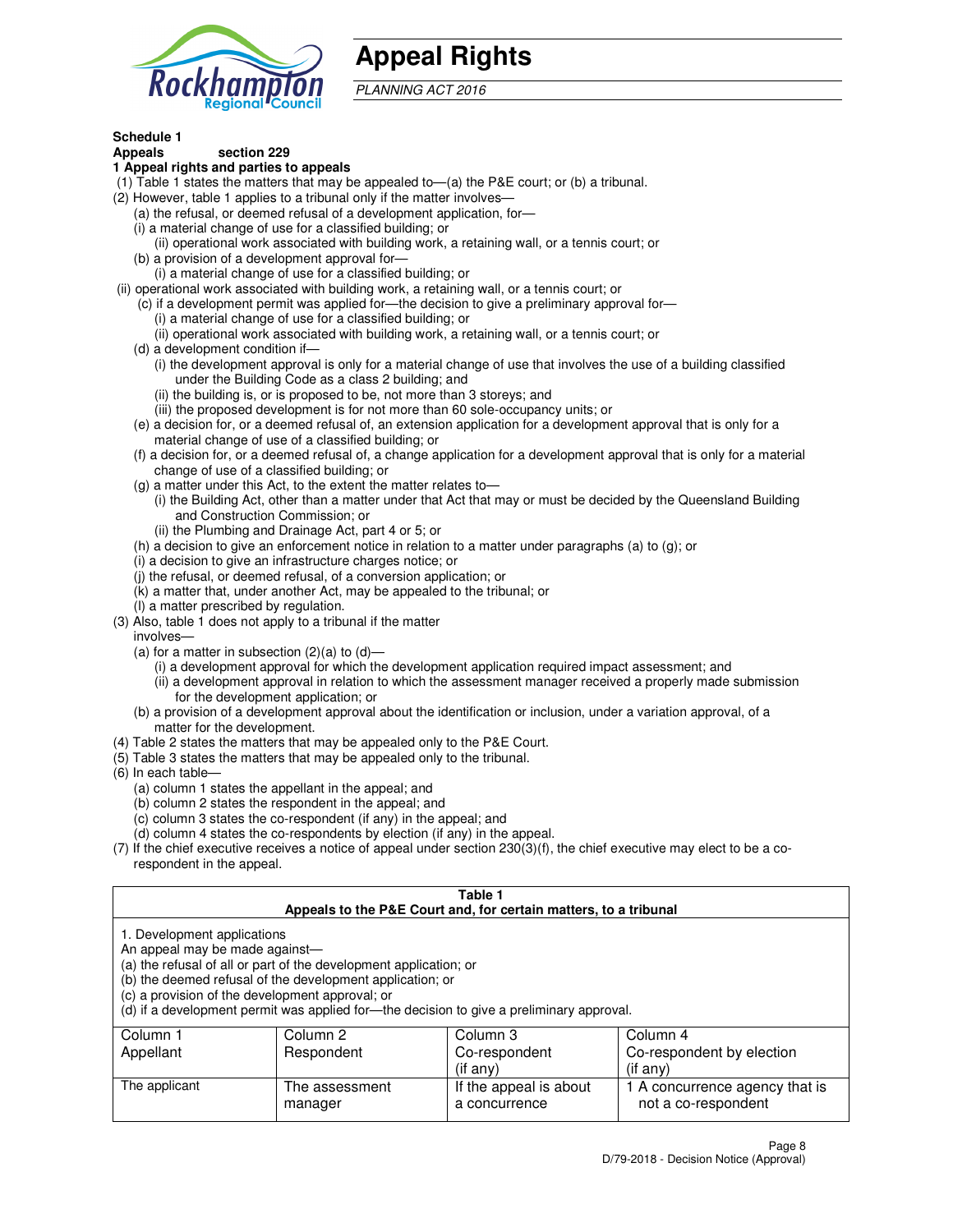| Table 1<br>Appeals to the P&E Court and, for certain matters, to a tribunal                                                                                                                             |                                   |                                                                 |                                                                                                                                                                                                                                                                                                                                                 |  |
|---------------------------------------------------------------------------------------------------------------------------------------------------------------------------------------------------------|-----------------------------------|-----------------------------------------------------------------|-------------------------------------------------------------------------------------------------------------------------------------------------------------------------------------------------------------------------------------------------------------------------------------------------------------------------------------------------|--|
|                                                                                                                                                                                                         |                                   | agency's referral<br>response-the<br>concurrence agency         | 2 If a chosen Assessment<br>manager is the respondent-<br>the prescribed assessment<br>manager<br>3 Any eligible advice agency for<br>the application<br>4 Any eligible submitter for the<br>application                                                                                                                                        |  |
| 2. Change applications<br>An appeal may be made against-<br>(b) a deemed refusal of a change application.                                                                                               |                                   |                                                                 | (a) a responsible entity's decision for a change application, other than a decision made by the P&E court; or                                                                                                                                                                                                                                   |  |
| Column 1<br>Appellant                                                                                                                                                                                   | Column <sub>2</sub><br>Respondent | Column <sub>3</sub><br>Co-respondent<br>(if any)                | Column 4<br>Co-respondent by election<br>(if any)                                                                                                                                                                                                                                                                                               |  |
| 1 The applicant<br>2 If the responsible<br>entity is the<br>assessment<br>manager-an<br>affected entity that<br>gave a pre-request<br>notice or response<br>notice                                      | The responsible<br>entity         | If an affected entity<br>starts the appeal-the<br>applicant     | 1 A concurrence agency for the<br>development application<br>2 If a chosen assessment<br>manager is the respondent-<br>the prescribed assessment<br>manager<br>3 A private certifier for the<br>development application<br>4 Any eligible advice agency for<br>the change application<br>5 Any eligible submitter for the<br>change application |  |
| 3. Extension applications<br>An appeal may be made against-<br>(a) the assessment manager's decision about an extension application; or<br>(b) a deemed refusal of an extension application.            |                                   |                                                                 |                                                                                                                                                                                                                                                                                                                                                 |  |
| Column 1<br>Appellant                                                                                                                                                                                   | Column <sub>2</sub><br>Respondent | Column 3<br>Co-respondent<br>(if any)                           | Column 4<br>Co-respondent by election<br>(if any)                                                                                                                                                                                                                                                                                               |  |
| 1 The applicant<br>1<br>For a matter other<br>2<br>than a deemed<br>refusal of an<br>extension<br>application $-$ a<br>concurrence<br>agency, other than<br>the chief executive,<br>for the application | The assessment<br>manager         | If a concurrence<br>agency starts the<br>appeal - the applicant | If a chosen assessment<br>manager is the respondent – the<br>prescribed assessment manager                                                                                                                                                                                                                                                      |  |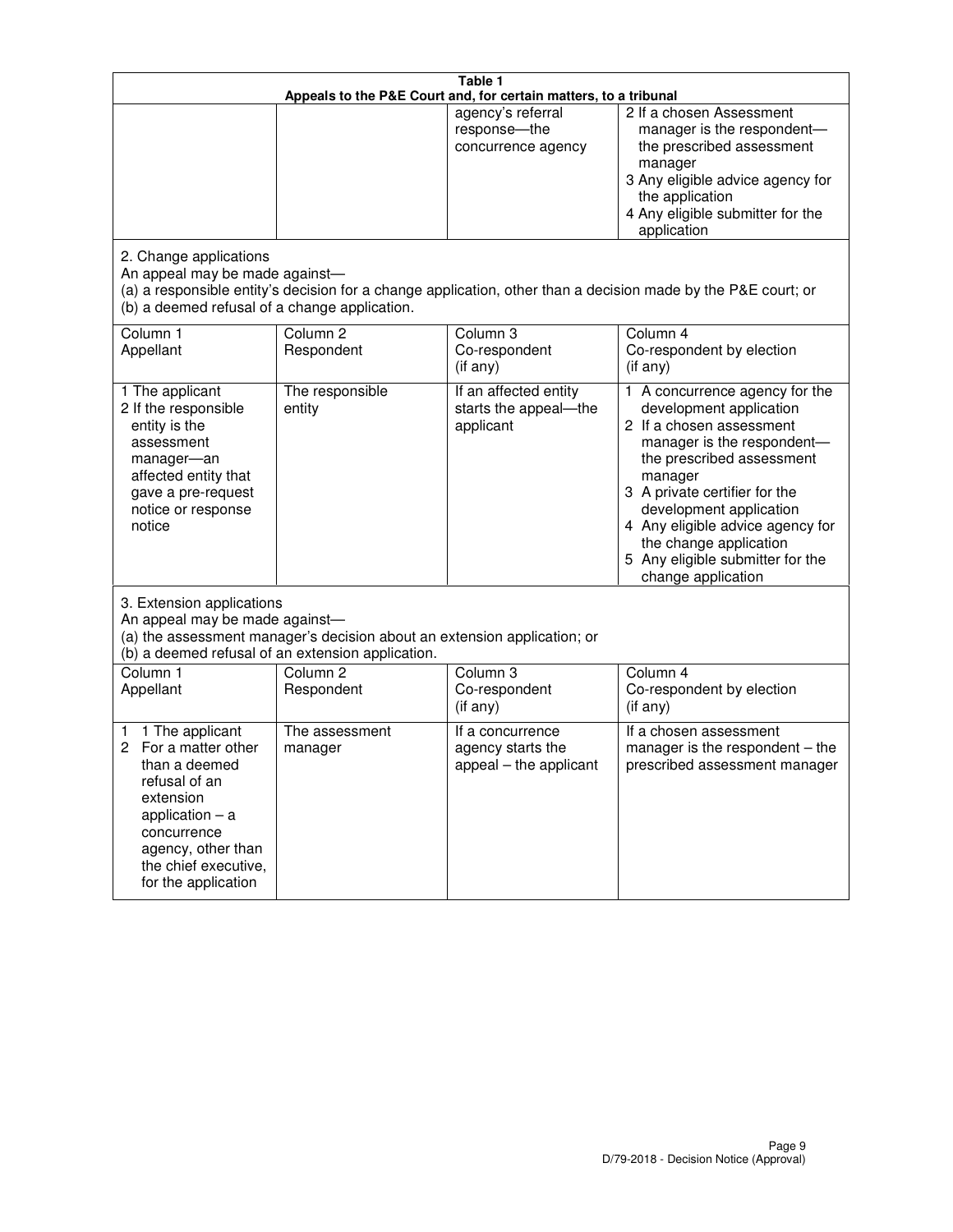#### **Table 1 Appeals to the P&E Court and, for certain matters, to a tribunal**

4. Infrastructure charges notices

An appeal may be made against an infrastructure charges notice on 1 or more of the following grounds

- a) The notice involved an error relating to
	- (i) The application of the relevant adopted charge; or
- Examples of errors in applying an adopted charge
	- The incorrect application of gross floor area for a non-residential development
	- Applying an incorrect 'use category', under a regulation, to the development
		- (i) The working out of extra demands, for section 120; or
		- (ii) An offset or refund; or
- b) The was no decision about an offset or refund; or
- c) If the infrastructure charges notice states a refund will be given the timing for giving the refund; or
- d) The amount of the charge is so unreasonable that no reasonable relevant local government could have imposed the amount.

| Column 1<br>Appellant                                    | Column 2<br>Respondent                                                    | Column 3<br>Co-respondent<br>$($ if any $)$ | Column 4<br>Co-respondent by election<br>$($ if any $)$ |
|----------------------------------------------------------|---------------------------------------------------------------------------|---------------------------------------------|---------------------------------------------------------|
| The person given the<br>Infrastructure charges<br>notice | The local government<br>that gave the<br>infrastructure charges<br>notice |                                             |                                                         |

5. Conversion applications

An appeal may be made against—

(a) the refusal of a conversion application; or

(b) a deemed refusal of a conversion application.

| Column 1<br>Appellant | Column 2<br>Respondent                                                  | Column 3<br>Co-respondent<br>$($ if any $)$ | Column 4<br>Co-respondent by election<br>$($ if any $)$ |
|-----------------------|-------------------------------------------------------------------------|---------------------------------------------|---------------------------------------------------------|
| The applicant         | The local government<br>to which the conversion<br>application was made |                                             |                                                         |

6. Enforcement notices

An appeal may be made against the decision to give an enforcement notice.

| Column 1<br>Appellant                      | Column 2<br>Respondent       | Column 3<br>Co-respondent<br>$($ if any $)$ | Column 4<br>Co-respondent by election<br>(if any)                                                                                                                          |
|--------------------------------------------|------------------------------|---------------------------------------------|----------------------------------------------------------------------------------------------------------------------------------------------------------------------------|
| The person given the<br>enforcement notice | The enforcement<br>authority |                                             | If the enforcement authority is<br>not the local government for<br>the premises in relation to which<br>the offence is alleged to have<br>happened-the local<br>government |

#### **Table 2 Appeals to the P&E Court only**

1. Appeals from tribunal

An appeal may be made against a decision of a tribunal, other than a decision under

section 252, on the ground of—

(a) an error or mistake in law on the part of the tribunal; or

(b) jurisdictional error.

| Column 1<br>Appellant                             | Column 2<br>Respondent                                    | Column 3<br>Co-respondent<br>(if any) | Column 4<br>Co-respondent by election<br>(if any) |
|---------------------------------------------------|-----------------------------------------------------------|---------------------------------------|---------------------------------------------------|
| A party to the<br>proceedings for the<br>decision | The other party to the<br>proceedings for the<br>decision | $\overline{\phantom{a}}$              |                                                   |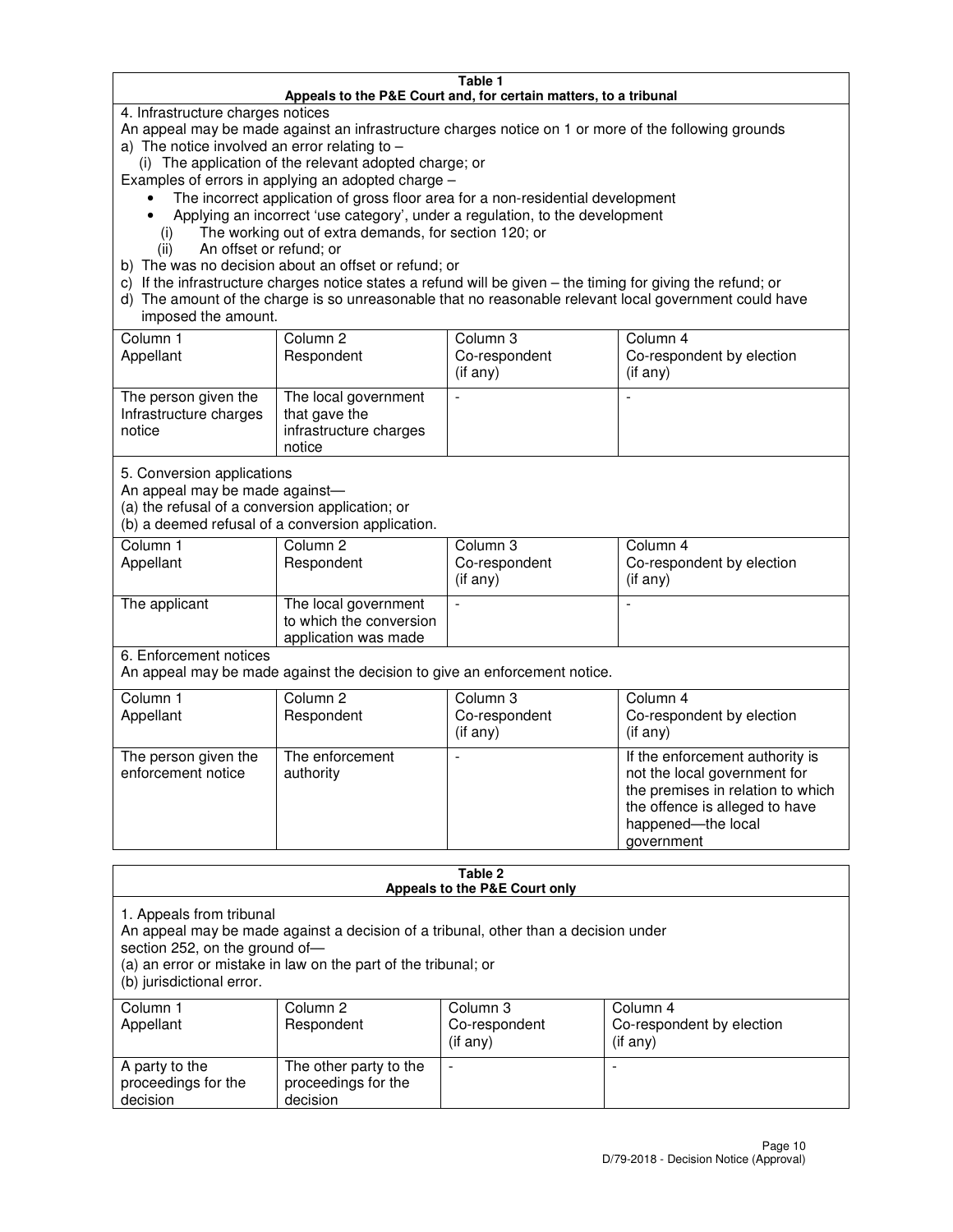#### **Table 2 Appeals to the P&E Court only**

2. Eligible submitter appeals

An appeal may be made against the decision to give a development approval, or an approval for a change application, to the extent that the decision relates to—

(a) any part of the development application for the development approval that required impact assessment; or (b) a variation request.

| Column 1<br>Appellant                                                                                                                                                                                                                                                                                                                                                                                              | Column 2<br>Respondent                                                                                                     | Column 3<br>Co-respondent<br>$($ if any $)$                                                                               | Column 4<br>Co-respondent by election<br>(i f any)   |
|--------------------------------------------------------------------------------------------------------------------------------------------------------------------------------------------------------------------------------------------------------------------------------------------------------------------------------------------------------------------------------------------------------------------|----------------------------------------------------------------------------------------------------------------------------|---------------------------------------------------------------------------------------------------------------------------|------------------------------------------------------|
| 1 For a development<br>application-an<br>eligible submitter for<br>the development<br>application<br>2 For a change<br>application-an<br>eligible submitter for<br>the change<br>application                                                                                                                                                                                                                       | 1 For a development<br>application-the<br>assessment<br>manager<br>2 For a change<br>application-the<br>responsible entity | 1 The applicant<br>2 If the appeal is<br>about a concurrence<br>agency's referral<br>response---the<br>concurrence agency | Another eligible<br>submitter for the<br>application |
| 3. Eligible submitter and eligible advice agency appeals<br>An appeal may be made against a provision of a development approval, or failure to<br>include a provision in the development approval, to the extent the matter relates to-<br>(a) any part of the development application or the change application, for the development approval, that<br>required impact assessment; or<br>(b) a variation request. |                                                                                                                            |                                                                                                                           |                                                      |
| Column <sub>1</sub>                                                                                                                                                                                                                                                                                                                                                                                                | Column <sub>2</sub>                                                                                                        | Column 3                                                                                                                  | Column 4                                             |
| Appellant                                                                                                                                                                                                                                                                                                                                                                                                          | Respondent                                                                                                                 | Co-respondent<br>(if any)                                                                                                 | Co-respondent by election<br>(i f any)               |
| 1 For a development<br>application-an<br>eligible submitter for<br>the development<br>application                                                                                                                                                                                                                                                                                                                  | 1 For a development<br>application-the<br>assessment<br>manager<br>2 For a change                                          | 1 The applicant<br>2 If the appeal is<br>about a concurrence<br>agency's referral<br>response---the                       | Another eligible submitter for the<br>application    |

concurrence agency

4. Compensation claims

2 For a change application—an eligible submitter for

the change application 3 An eligible advice agency for the development application or change application

An appeal may be made against—

(a) a decision under section 32 about a compensation claim; or

(b) a decision under section 265 about a claim for compensation; or

application—the responsible entity

(c) a deemed refusal of a claim under paragraph (a) or (b).

| Column 1<br>Appellant                      | Column 2<br>Respondent                                 | Column 3<br>Co-respondent<br>$(if$ any) | Column 4<br>Co-respondent by election<br>(if any) |
|--------------------------------------------|--------------------------------------------------------|-----------------------------------------|---------------------------------------------------|
| A person dissatisfied<br>with the decision | The local<br>government to which<br>the claim was made | $\overline{\phantom{a}}$                |                                                   |
| 5. Registered premises                     |                                                        |                                         |                                                   |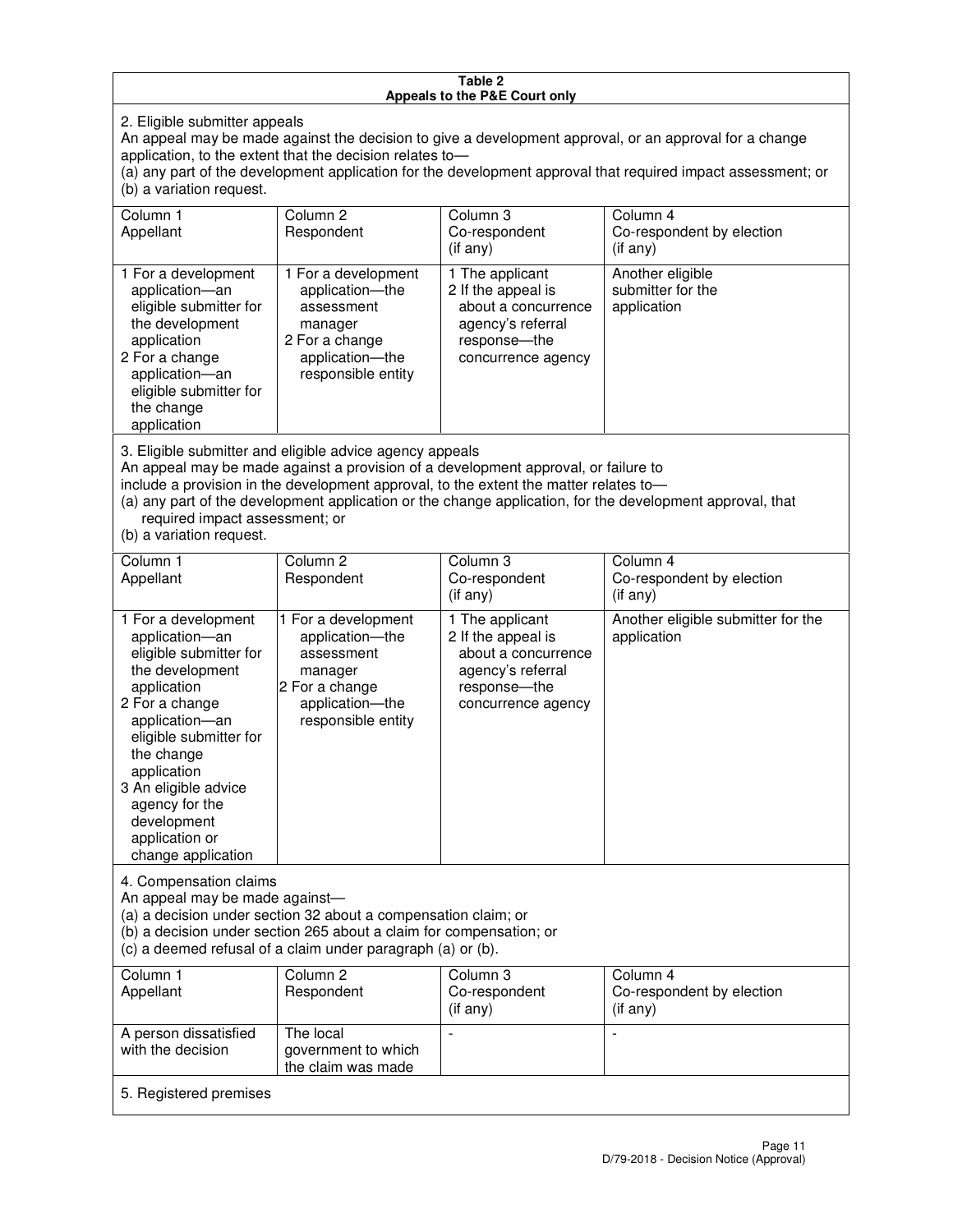| Table 2<br>Appeals to the P&E Court only                                                                                                                                                                                                                                                                             |                                   |                                       |                                                                                                                                                                             |  |
|----------------------------------------------------------------------------------------------------------------------------------------------------------------------------------------------------------------------------------------------------------------------------------------------------------------------|-----------------------------------|---------------------------------------|-----------------------------------------------------------------------------------------------------------------------------------------------------------------------------|--|
| An appeal may be made against a decision of the Minister under chapter 7, part 4.                                                                                                                                                                                                                                    |                                   |                                       |                                                                                                                                                                             |  |
|                                                                                                                                                                                                                                                                                                                      |                                   |                                       |                                                                                                                                                                             |  |
| Column 1<br>Appellant                                                                                                                                                                                                                                                                                                | Column <sub>2</sub><br>Respondent | Column <sub>3</sub><br>Co-respondent  | Column <sub>4</sub><br>Co-respondent by election                                                                                                                            |  |
|                                                                                                                                                                                                                                                                                                                      |                                   | (if any)                              | (if any)                                                                                                                                                                    |  |
| 1 A person given a<br>decision notice about<br>the decision<br>2 If the decision is to<br>register premises or<br>renew the<br>registration of<br>premises-an owner<br>or occupier of<br>premises in the<br>affected area for the<br>registered premises<br>who is dissatisfied<br>with the decision                 | <b>The Minister</b>               |                                       | If an owner or occupier starts the<br>appeal – the owner of the<br>registered premises                                                                                      |  |
| 6. Local laws<br>An appeal may be made against a decision of a local government, or conditions applied,<br>under a local law about-<br>(a) the use of premises, other than a use that is the natural and ordinary consequence of prohibited<br>development; or<br>(b) the erection of a building or other structure. |                                   |                                       |                                                                                                                                                                             |  |
| Column 1                                                                                                                                                                                                                                                                                                             | Column <sub>2</sub>               | Column 3                              | Column $\overline{4}$                                                                                                                                                       |  |
| Appellant                                                                                                                                                                                                                                                                                                            | Respondent                        | Co-respondent<br>(if any)             | Co-respondent by election<br>(if any)                                                                                                                                       |  |
| A person who-<br>(a) applied for the<br>decision; and<br>(b) is dissatisfied with<br>the decision or<br>conditions.                                                                                                                                                                                                  | The local government              |                                       |                                                                                                                                                                             |  |
| Table 3<br>Appeals to the tribunal only                                                                                                                                                                                                                                                                              |                                   |                                       |                                                                                                                                                                             |  |
| 1. Building advisory agency appeals<br>An appeal may be made against giving a development approval for building work to the extent the building<br>work required code assessment against the building assessment provisions.<br>Column <sub>2</sub><br>Column 4                                                      |                                   |                                       |                                                                                                                                                                             |  |
| Column 1<br>Appellant                                                                                                                                                                                                                                                                                                | Respondent                        | Column 3<br>Co-respondent<br>(if any) | Co-respondent by election<br>(if any)                                                                                                                                       |  |
| A building advisory<br>agency for the<br>development application<br>related to the approval                                                                                                                                                                                                                          | The assessment<br>manager         | The applicant                         | 1 A concurrence agency for the<br>development application<br>related to the approval<br>2 A private certifier for the<br>development application<br>related to the approval |  |
| 3. Certain decisions under the Building Act and the Plumbing and Drainage Act<br>An appeal may be made against a decision under-<br>(a) the Building Act, other than a decision made by the Queensland Building and Construction Commission; or<br>(b) the Plumbing and Drainage Act, part 4 or 5.                   |                                   |                                       |                                                                                                                                                                             |  |
| Column 1<br>Appellant                                                                                                                                                                                                                                                                                                | Column <sub>2</sub><br>Respondent | Column 3<br>Co-respondent<br>(if any) | Column 4<br>Co-respondent by election<br>(if any)                                                                                                                           |  |